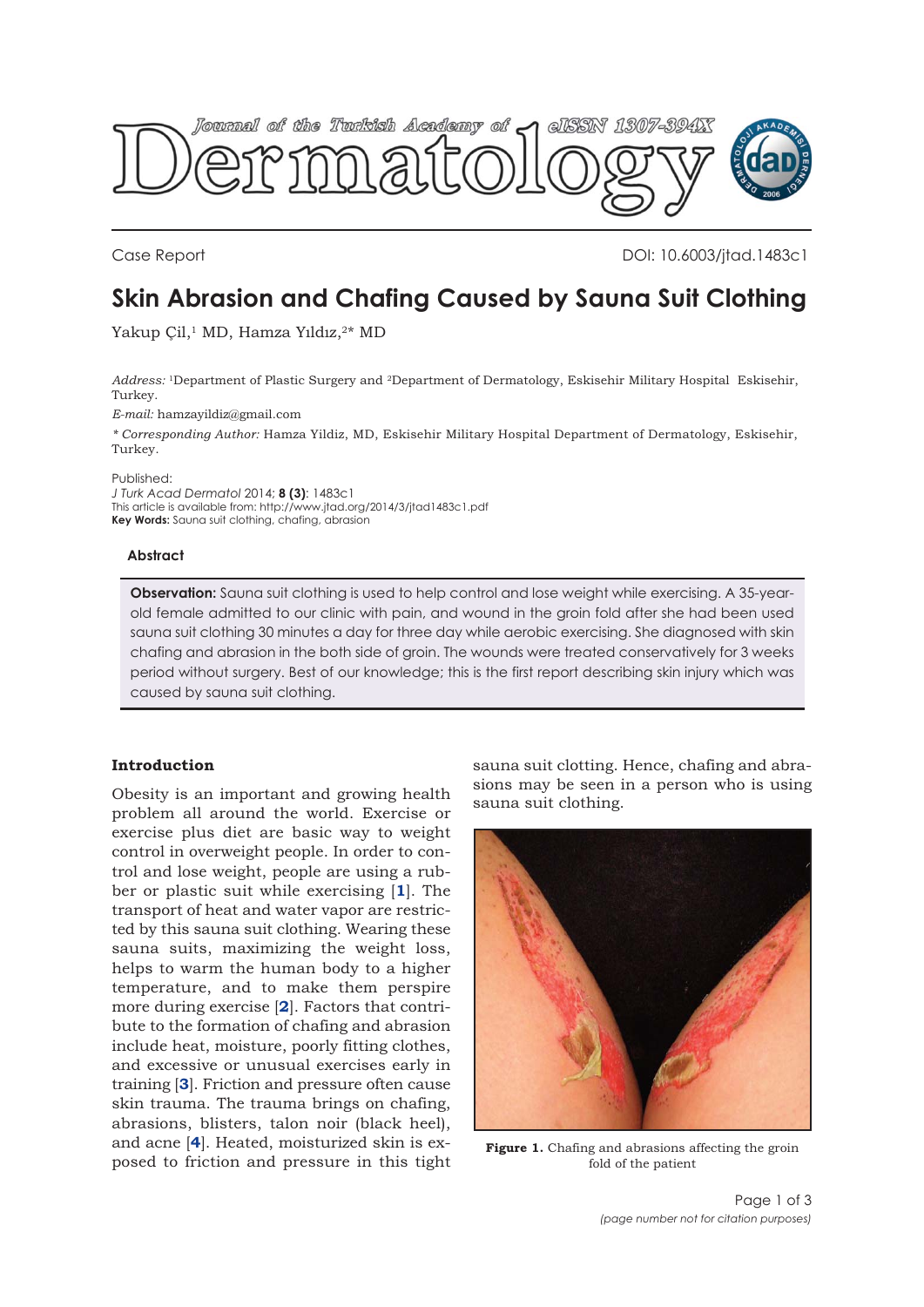*J Turk Acad Dermato*l 2014; **8(3)**: 1483c1. http://www.jtad.org/2014/3/jtad1483c1.pdf



**Figure 2.** Yellow exudates are seen on the groin fold of the clothing

## **Case Report**

A 35-year-old woman admitted to our clinic with pain and redness in groin fold on the both sides. Redness started two days ago. Redness, containing a serous fluid, presented in the same time on both sides. Yellow exudates presented for a short time after the redness appeared. She has been using sauna suit clothing in order to weight loss 30 minutes a day for three days while aerobic exercising. Patient did not have family history of skin disorders. Dermatologic examination was revealed approximately 13 x 3 cm symmetric skin erythematic and yellow-brown exude which are located in the medial both side of groin (**[Figure 1](#page-0-0)**). Her body mass index was 29.3. Any other abnormality was not found in systemic examination. As her sauna suit clothing examined, yellow exudates was seen on the groin fold of the clothing (**Figure 2**). The wounds are cleaned and removed dead skin layer. The wounds were treated conservatively for 3 weeks period without surgery. Remission was noted after the treatment (**Figure 3**).

# **Discussion**

Both obesity and overweight are a common healthy problem all around the word. People are using various ways and tools to weight control. Most frequently reported techniques included increasing exercise, restricting food, exercising in a hot environment, using a steam room or sauna, restricting fluids, and exercising in a rubber or plastic suit [[1](#page-2-0)]. Sauna suits clothing is used to lose and con-



**Figure 3.** After ten days of treatment

trol weight. Our patient has been using sauna suit clothing to weight loss 30 minutes a day for three days while aerobic exercising.

Sauna suit clothing restricts heat lost from the body and increased skin temperatures. During periods of physical activity, the body produces a certain quantity of sweating by activity level. The transport of heat and water vapor were restricted by this clothing [**[2](#page-2-0)**]. She worn sauna suit clothing and sweated a lot during her aerobic exercising. The great amount of perspiration piled up between skin and sauna suit clothing.

Factors that contribute to the formation of chafing and abrasion include heat, moisture, poorly fitting clothes, and excessive or unusual exercises early in training. Skin chafing is a superficial inflammatory dermatitis of skin surfaces. Friction and pressure combined with a warm, moist environment cause a separation of the keratin from the granular sub layer in the epidermis. It is resulting in an inflamed, oozing lesion [**[3](#page-2-0)**]. Blisters, pressure ulcers, chafing and abrasions which are caused by physical contact, pressure, and friction, are documented. The cause may lay in the dramatic variation of skin conditions among individuals as well as among different anatomic areas of the same person [**[5](#page-2-0)**]. Moist skin increases frictional forces. Antiperspirants with emollients and drying powders applied to the foot do not appear to decrease the probability of friction blisters [**[6](#page-2-0)**]. Our case had promoter factors such as increased body temperature, moisturized skin, poorly fitting sauna suit clothes, and excessive or unusual exercises early in training. Chafing and abrasions formed on her groin fold in the contributed factors from rubbing and pressure on her groin